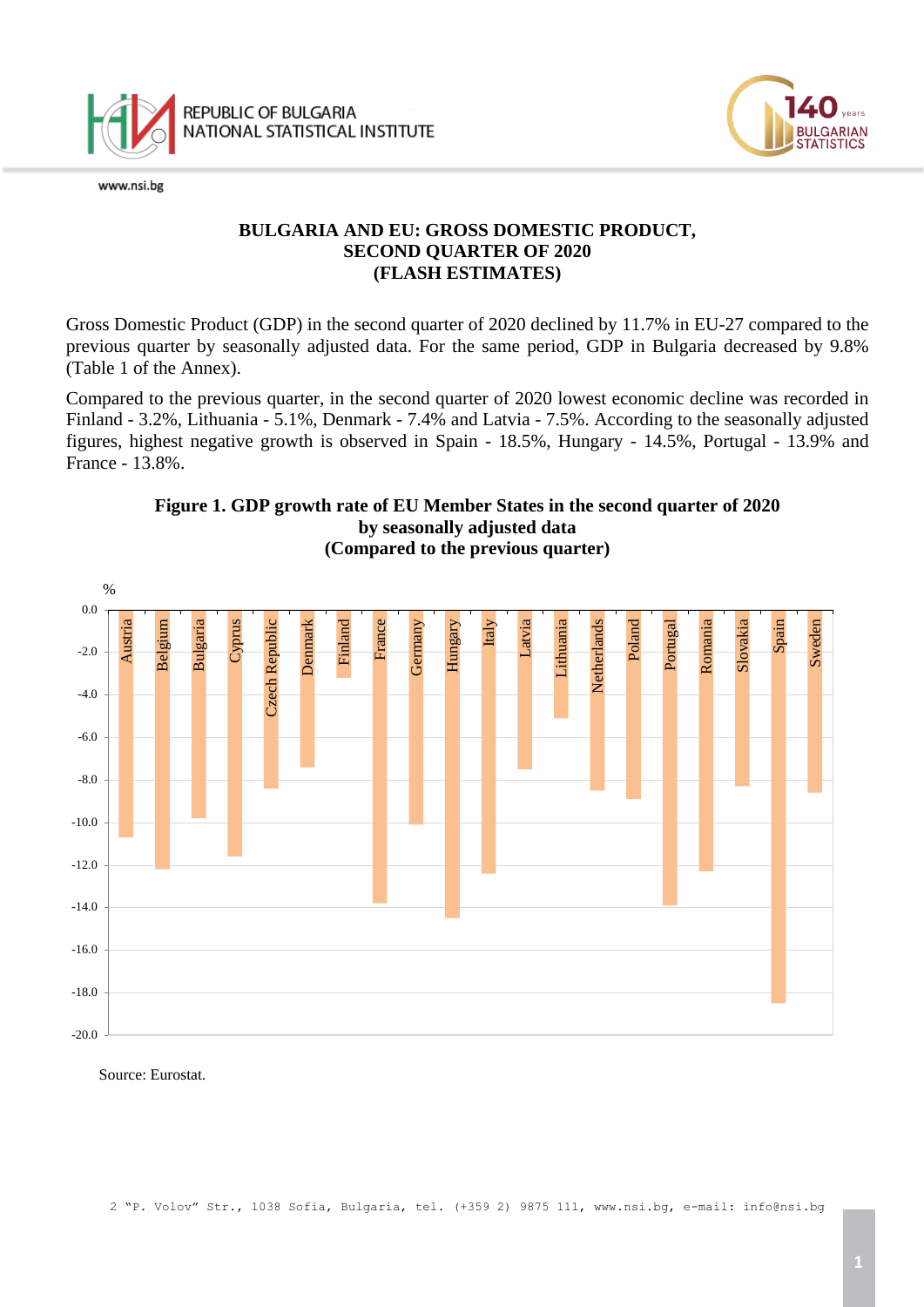

www.nsi.bg

**ILGARIAN TATISTICS** 

Compared to the same quarter of the previous year, seasonally adjusted data show decrease of GDP in the EU-27 by 14.1%. For the same period, GDP in Bulgaria decreased by 8.2% (Table 1 of the Annex).

In the second quarter of 2020, compared to the same quarter of the previous year lowest economic decline was recorded in Lithuania - 3.7%, Finland - 5.2%, Poland - 7.9% and Bulgaria - 8.2%. According to the seasonally adjusted figures, highest negative growth is observed in Spain - 22.1%, France - 19.0%, Italy - 17.3% and Portugal - 16.3%.



**Figure 2. GDP growth rate of EU Member States in the second quarter of 2020 by seasonally adjusted data (Compared to the corresponding quarter of the previous year)**

Source: Eurostat.